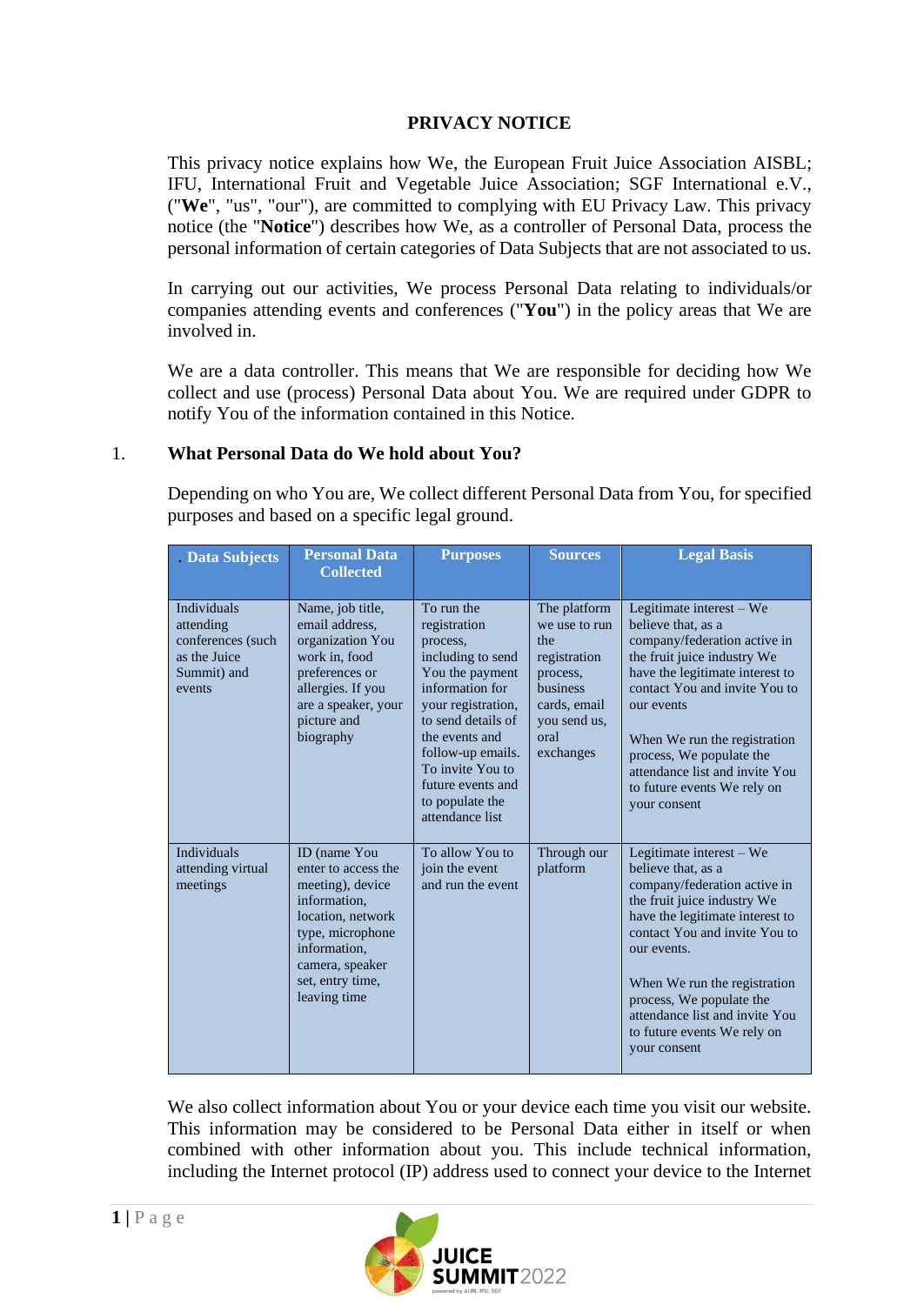and browser type and version as well as information about your visit, including the dates and times you use our website, length of visits to certain pages, page interaction information (such as scrolling, clicks, and mouse-overs), etc.

## 2. **Change of purpose**

We will only use your Personal Data for the purposes for which We collected it, unless We reasonably consider that We need to use it for another reason and that reason is compatible with the original purpose. If We need to use your Personal Data for an unrelated purpose, We will notify You and We will explain the legal basis which allows us to do so.

### 3. **Which third-parties process your Personal Data? Do We Share, Disclose or Transfer Personal Data?**

In order to conduct our activities, We may have to share or disclose your Personal Data with third parties, including third-party service providers.

We share your Personal Data with:

- a) IT experts
- b) Marketing platforms (e.g., WIX);
- c) Event-management platforms (including Onetech and DDMC Event Design) as well as meeting venues only for purposes of organizing the events;
- d) Online and mobile payments platform (Mollie).,
- e) Our outside counsels; and
- f) Other external parties We may cooperate with to run specific projects; (e.g. other industry associations and consultants).

The Personal Data that We collect about You may be transferred to, and stored at, one or more countries outside the European Economic Area ("**EEA**"). In such cases, We will take appropriate steps to ensure an adequate level of data protection in the country of the recipient as required under the GDPR. If We cannot ensure such an adequate level of data protection, your Personal Data will only be transferred outside the EEA if You have given your prior consent to the transfer. If you would like to know more on how we transfer Personal Data you can contact as at [privacy@AIJN.eu.](mailto:privacy@AIJN.eu)

#### 4. **Data security**

Your Personal Data are treated as confidential.

We never pass on your contact details to third-parties for commercial purposes.

In order to safeguard your Personal Data from unauthorized access, collection use, disclosure copying, modification, disposal or similar risks, We have put in place appropriate administrative, physical and technical measures. We update and test our security technology on an ongoing basis. We restrict access to your Personal Data to

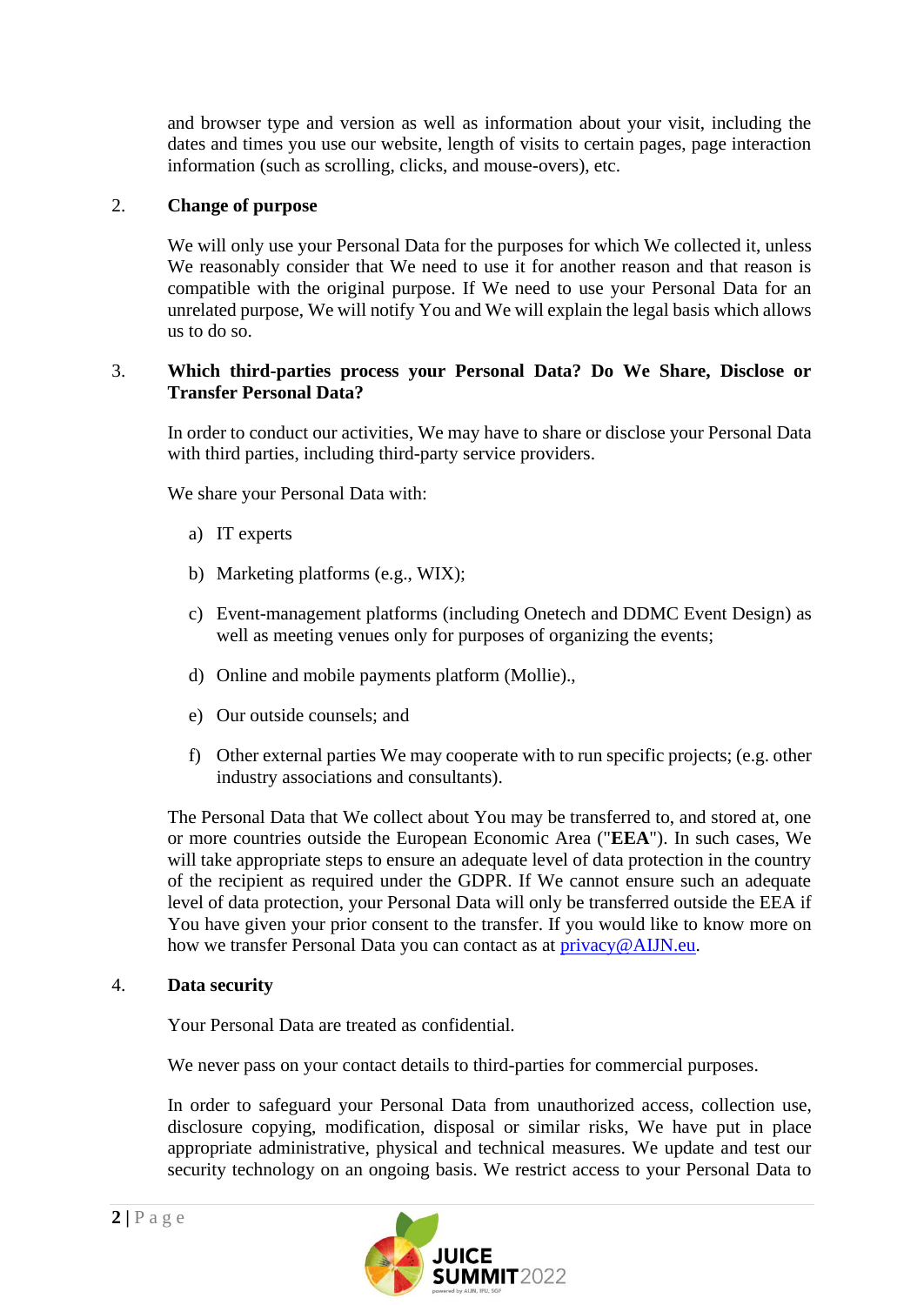those employees and staff who need to know that information to provide benefits or services to You. In addition, We train our staff about the importance of confidentiality and maintaining the privacy and security of your information. We commit to taking appropriate disciplinary measures to enforce our staff' privacy responsibilities.

### 5. **How long will We retain your Personal Data?**

Your Personal Data are stored as long as necessary to achieve and fulfill the purposes as described in the table below, subject to longer storage which will be justified by the legitimate interest which may arise from the AIJN.

We undertake, absent of any Processing activities within a period of 24 months, to delete the Personal Data We hold on You. However, We may retain your Personal Data under EU or national laws. We may retain electronic copies of files containing Personal Data created pursuant to automatic archiving or back-up procedures which cannot reasonably be deleted. In these cases, We shall ensure that the Personal Data are not further actively processed.

#### 6. **Your rights in connection with Personal Data**

Under certain circumstances, under EU Privacy Law, You have the right to:

- (a) **Request access** to your Personal Data. This enables You to receive a copy of the Personal Data We hold about You and to check that We are lawfully Processing it.
- (b) **Request correction** of the Personal Data that We hold about You. This enables You to have any incomplete or inaccurate information We hold about You corrected.
- (c) **Request erasure** of your Personal Data. This enables You to ask us to delete or remove Personal Data where there is no good reason for us continuing to process it. You also have the right to ask us to delete or remove your Personal Data where You have exercised your right to object to Processing (see below).
- (d) **Request the restriction of Processing** of your Personal Data. This enables You to ask us to suspend the Processing of Personal Data about You, for example if You want us to establish its accuracy or the reason for Processing it.
- (e) **Request the transfer** of your Personal Data to another party (right to data portability).

To exercise your rights as Data Subject, make queries or complaints, please contact privacy@AIJN.eu.

When You provided your consent to the collection, Processing and transfer of your Personal Data for a specific purpose, You have the right to withdraw your consent for that specific Processing at any time.

When We process your Personal Data based on our legitimate interest (or those of a third party), You have the right to object to such Processing. To withdraw your consent or object to the Processing, please contact [privacy@AIJN.e](mailto:privacy@AIJN.)u.